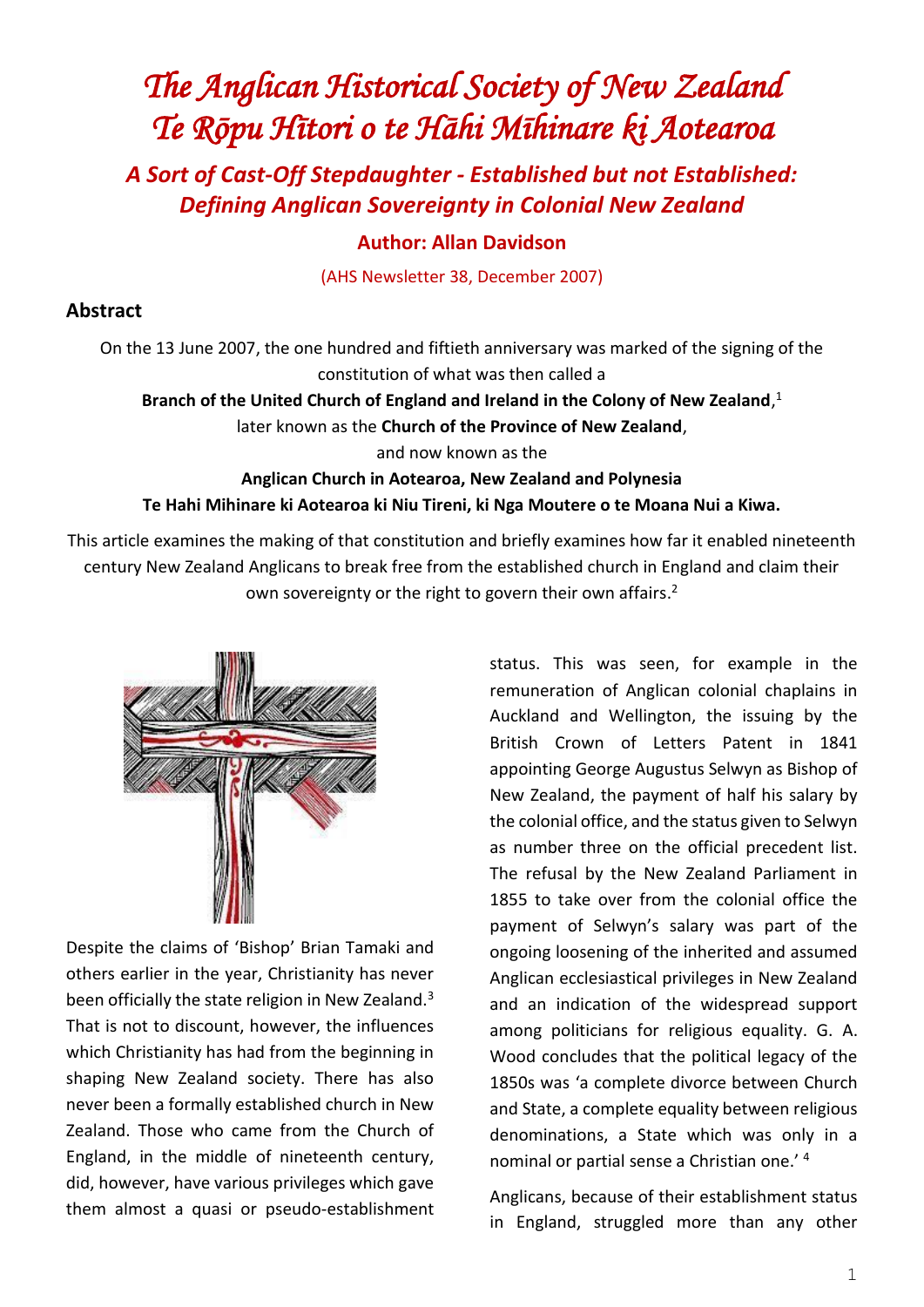denomination to adapt their organisation to the colonial context. That struggle was complicated by the presence in New Zealand from 1814 of the Church Missionary Society (CMS), who were a voluntary society within the Church of England and who jealous guarded their own autonomy. The emerging Māori church, Te Hahi Mihinare, was already taking shape before the arrival of George Augustus Selwyn as Bishop of New Zealand in 1842. The CMS who paid the second half of Selwyn's salary were disappointed at his reluctance to ordain their lay missionaries and at the slow progress he made in ordaining Māori clergy. Selwyn for his part was at odds with the CMS over his right to station the missionaries. He had a strong sense of his episcopal authority and saw himself both as missionary bishop, overseeing the work of the CMS, and colonial bishop, responsible for the emerging settler church.<sup>5</sup>

The decade prior to Selwyn's arrival in New Zealand was one of ecclesiastical turmoil in England. The government intervention to restructure the church to meet the needs of the rapidly changing industrial society prompted the Oxford Movement or Tractarians. The Tractarians reacted to Erastianism or state interference, particularly now that Catholics and Nonconformists were in Parliament and sharing in the decision-making processes about the Church of England. Selwyn, an old-fashioned High Churchman was not a Tractarian, although he was sympathetic with their ecclesiology and held a high view of the role of the bishop and the ecclesiastical powers invested in him by his consecration.

Two months after his arrival in New Zealand, Selwyn wrote that he found himself 'in a position such as was never granted to any English bishop before, with a power to mould the institution of the church from the beginning according to true principles.' <sup>6</sup> He had come from an established church, which supported him in his new diocese with some of the privileges of establishment, but he was in a non-established context needing to put in place new structures to govern the church. The freedom and independence of action which Selwyn claimed, he found very difficult to exercise in the denominationally pluralistic missionary and colonial context. There was no blueprint for the Church of England in colonial territories. The struggle which Selwyn faced to define Anglican identity in New Zealand was also being faced in Canada, South Africa and Australia.

It was fifteen years before Selwyn was in a position to call the conference which met in Auckland in May and June 1857, to give constitutional expression to the 'true principles' which he held so dear. A local newspaper commented during the conference in 1857 that: 'There are few questions more perplexing to an English Churchman in the Colonies than the best mode of providing a maintenance for the clergy … He comes out from the midst of a Church of venerable institutions and time-honoured endowments, to find the same Church stripped of all externals, with no ancient wealth, no longdescended patrimony, no prescriptive rights, a sort of cast-off stepdaughter, thrown upon her own resources without previous training for selfdependence.' 7

The Church in England was established by law. It had privileges such as extensive endowments and a long history of participation in national affairs. At the same time the independent action of the Church was restricted by laws dating back to Henry VIII. Initially it was uncertain how far this English law applied in colonial territories. Selwyn, using his episcopal authority, had called synods of his clergy in 1844 and 1847 and been criticised in England for breaching the royal prerogative set out in the 1533 Submission of the Clergy Act. While the church in New Zealand had none of the endowments and few of the privileges of the English church, its right to control its own life independently of the British Crown was unclear.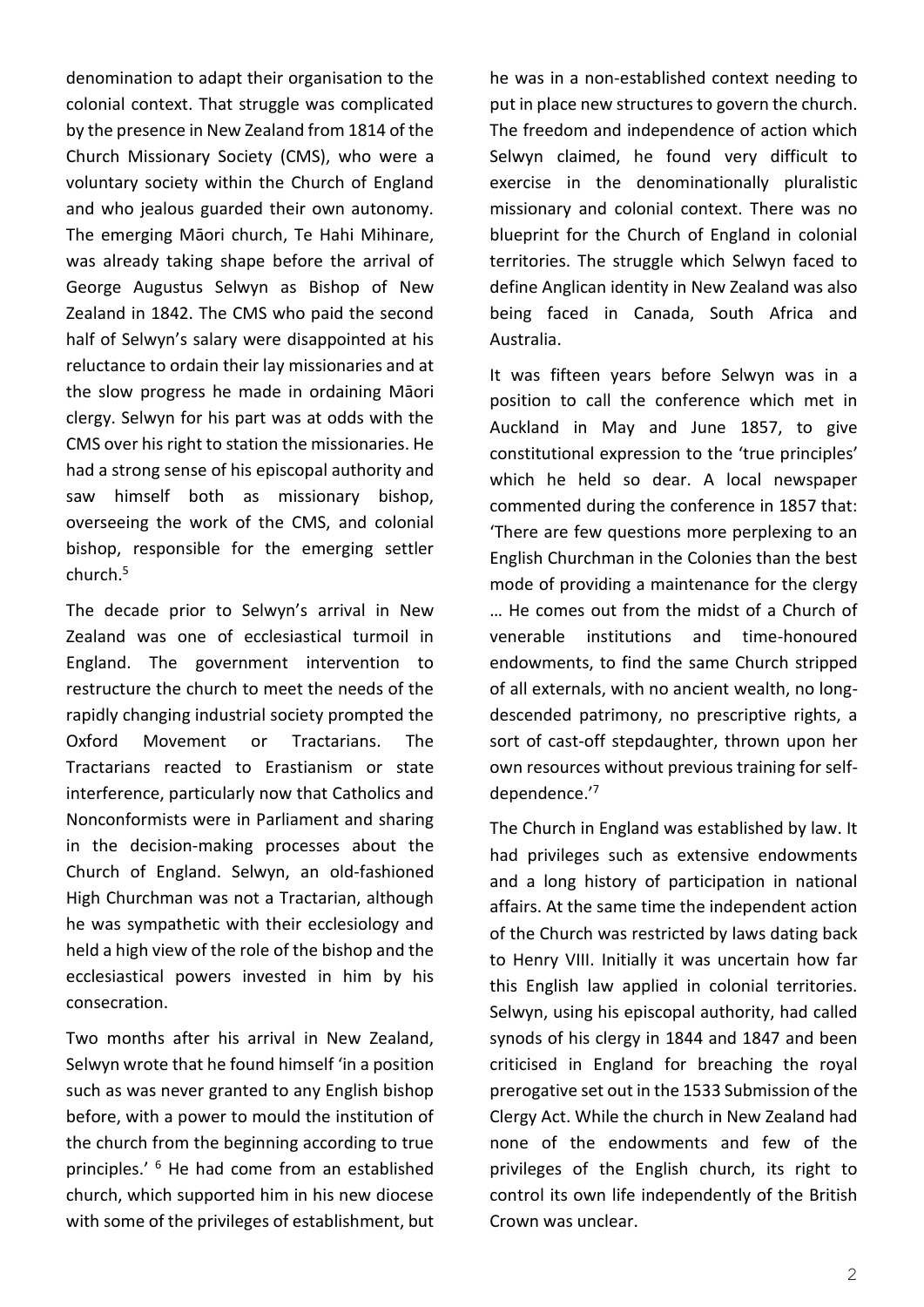In the ten years leading up to the constitutional conference in 1857, Selwyn was very active in exploring with bishops in Australia, colonial, ecclesiastical and legal authorities in England' and clergy and laity in New Zealand, possible ways of structuring the church. Various attempts were made in 1846, 1852, 1853 and 1854 to introduce legislation in the British Parliament that would regulate the church in colonial territories. Of particular concern were issues about the discipline of clergy, the support of the church from government funds and the implications of English law for colonial churches. These legislative attempts were all unsuccessful.

What was quite remarkable, for the time, was the process of consultation which Selwyn engaged in around the constitution of the church. Selwyn's willingness to call synods with his clergy was bold and innovative given the fact that in England, the Convocation of bishops and clergy had not been held since 1717. The welcome Selwyn gave to lay input, unusual in his day, provided the foundation for the later ready acceptance of the Constitution. Led by Sir George Grey, and Selwyn's close friend, William Martin, the chief justice, a notable list of people wrote to Selwyn in 1850 outlining a 'plan of Church Government.' Drawing on the model of the American Episcopal Church, they ensured that laymen would play a full part.<sup>8</sup> While they were gender exclusive and anticipated that only 'adult males' would be given the ecclesiastical vote,<sup>9</sup> it is interesting to note that fifteen women were among the Nelson signatories to the letter.<sup>10</sup> What we take for granted today, the involvement of lay people in church councils in the Church of England in 1850s, was both novel and for many radical. Selwyn's own conservative 'true principles' on episcopal and clerical authority were modified by the democratising influences of more radical laymen like Grey, Martin and J. R. Godley, the leader of the Canterbury settlement, and his own pragmatic response to the colonial context. Without the benefit of regular income

from endowments, Selwyn found that he not only needed lay financial support, but that lay people had a significant contribution to make to church governance.

In 1850 Selwyn attended a conference of Australasian Bishops which suggested a series of measures to remove what they called, 'our present embarrassments', in relation to the doubts about the application of English ecclesiastical law in colonial territories.<sup>11</sup> Selwyn issued a pastoral letter in 1852 to 'The Members of the Church of England in the Diocese of New Zealand' spelling out general principles for the basis of a constitution which included the three distinct orders: bishops, clergy and laity, whose consent would 'be necessary to all acts binding upon the Church at large.'<sup>12</sup> These principles were considered at public meetings convened by Selwyn in Auckland, Wellington, Nelson, New Plymouth, Otakou, Whanganui, Lyttleton and Christchurch between May 1852 and February 1854 and a schedule of responses was drawn up and circulated throughout the church.<sup>13</sup> Overall there was strong endorsement for the principles. In a Pastoral Letter in October 1853 Selwyn was still looking to England to gain 'the consent of the heads of the State and of the Church in England to some form of Church Constitution adapted to our circumstances and wants.'<sup>14</sup>

During his visit to England in 1854 and 1855 Selwyn established that the Act of Submission was not binding on colonial churches and there were no legal obstacles to prevent members of the Church associating together to order their affairs. Selwyn also met with CMS leaders in London and presented them with a draft constitution for the Church in New Zealand. The CMS were unwilling to reply to Selwyn's question about the most satisfactory form of church constitution for New Zealand. They indicated, however, that they would not object to the Archdeacons, William Williams, Alfred Brow and Octavius Hadfield, three of their senior missionaries, being appointed bishops to new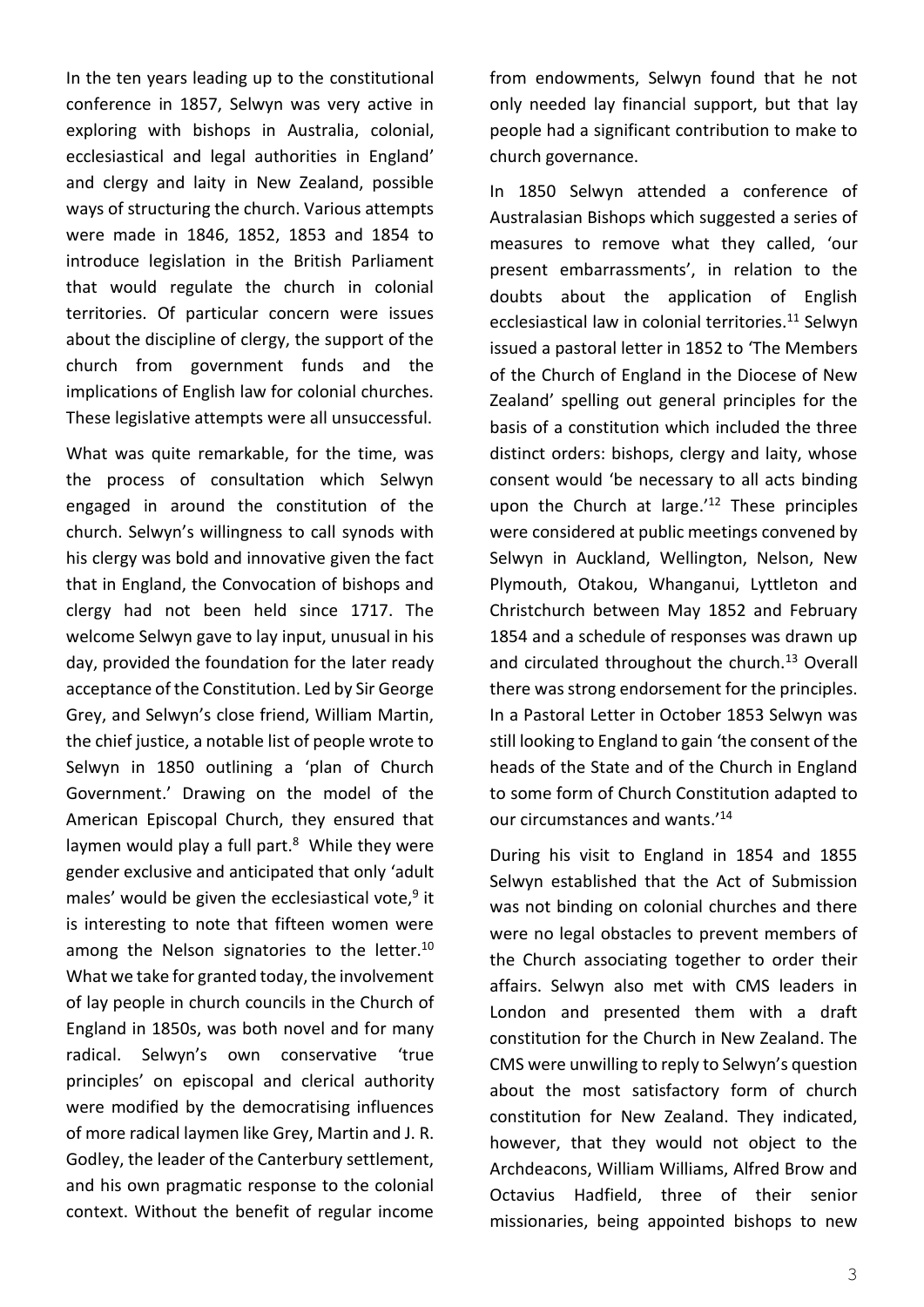dioceses.<sup>15</sup> After further meetings with Selwyn and his reassurances that royal supremacy, doctrine and ritual would be upheld in the New Zealand Church, the CMS also agreed not to hinder their missionaries joining in discussions 'to adapt the United Church of England and Ireland to the local necessities of the Colony.' They reserved the right to give their missionaries advice on anything that was decided.<sup>16</sup>

After his return from England, Selwyn gathered together a notable group of men, who met as a constitutional convention over a four-week period at the newly built St Stephen's Chapel, Tauraurua, Auckland.<sup>17</sup> Five of the seven laymen were colonial politicians. Two of them, Edward Stafford and Frederick Whitaker, served as premiers. Several of them were lawyers; William Swainson and Whitaker both served as attorney generals. The clergy included the senior CMS missionaries, Henry and William Williams, Alfred Brown, Octavius Hadfield and George Kissling who represented the Māori church and the missionary work begun in 1814. Three colonial clergy were also signatories, including Charles Abraham, soon to become the first bishop of Wellington. Selwyn as a bishop was joined by Henry Harper, who had recently arrived as the first bishop of Christchurch. Much has been made in recent years of the lack of Māori participation in this convention. Given Selwyn's delicate relations with the CMS and his negotiations with them in England, the presence of five senior CMS missionaries at the convention was seen at the time by the CMS and Selwyn as covering the needs of Te Hahi Mihinare.

On the first day of the conference Selwyn drew attention to three issues which he considered had received such unanimous support throughout New Zealand that they were nonnegotiable. First, was the commitment to organising the church on the basis of 'three orders, Bishops, Clergy & Laity<sup>'18</sup>; second, was maintaining the doctrine and ritual of the Church of England<sup>19</sup>; third, was in giving general synod 'full power of regulation in the affairs of the church.'<sup>20</sup>

The Constitution was innovative in reshaping the American Episcopal Church model. Provision was made for three separate houses of bishops, clergy and laity sitting together as one, but voting separately. Each house could thereby exercise a veto on the others. This put into effect the principle of co-operation between bishop and clergy that Selwyn defined in his Charge to the Synod at St John's College in 1847: 'neither will I act without you, nor can you act without me.'  $21$ This co-operation was extended in 1857 to include laity. Synodical government at the provincial or national level, and diocesan synods at the regional level, became the backbone of the church at a time when the mother church had only just begun to revive clerical diocesan synods. It was another seventy years (1919) before the Church of England established a national Church Assembly with a house of laity, and one hundred twenty years (1970) before the English General Synod brought all three orders to sit together.

'Fundamental provisions' were written into the Constitution entrenching the Book of Common Prayer, the ordinal, the Thirty-nine Articles of Religion and the Authorized Version of the Bible as a way of safeguarding the integrity of the church's teaching, theology and ritual. At this point the Constitution was conservative, expressing a sense of loyalty to the Church of England and recognising the sovereignty of the Church of England and British Parliament in matters of Anglican doctrine and ritual. Godley's warning in 1852, that 'the lapse of time' and 'the wide difference of circumstances ... between the Church of England and New Zealand' could make changes in rituals and formularies necessary was not heeded.<sup>22</sup>

In affirming the final authority of general synod in all matters, such as discipline, the nomination of bishops, and diocesan boundaries, the New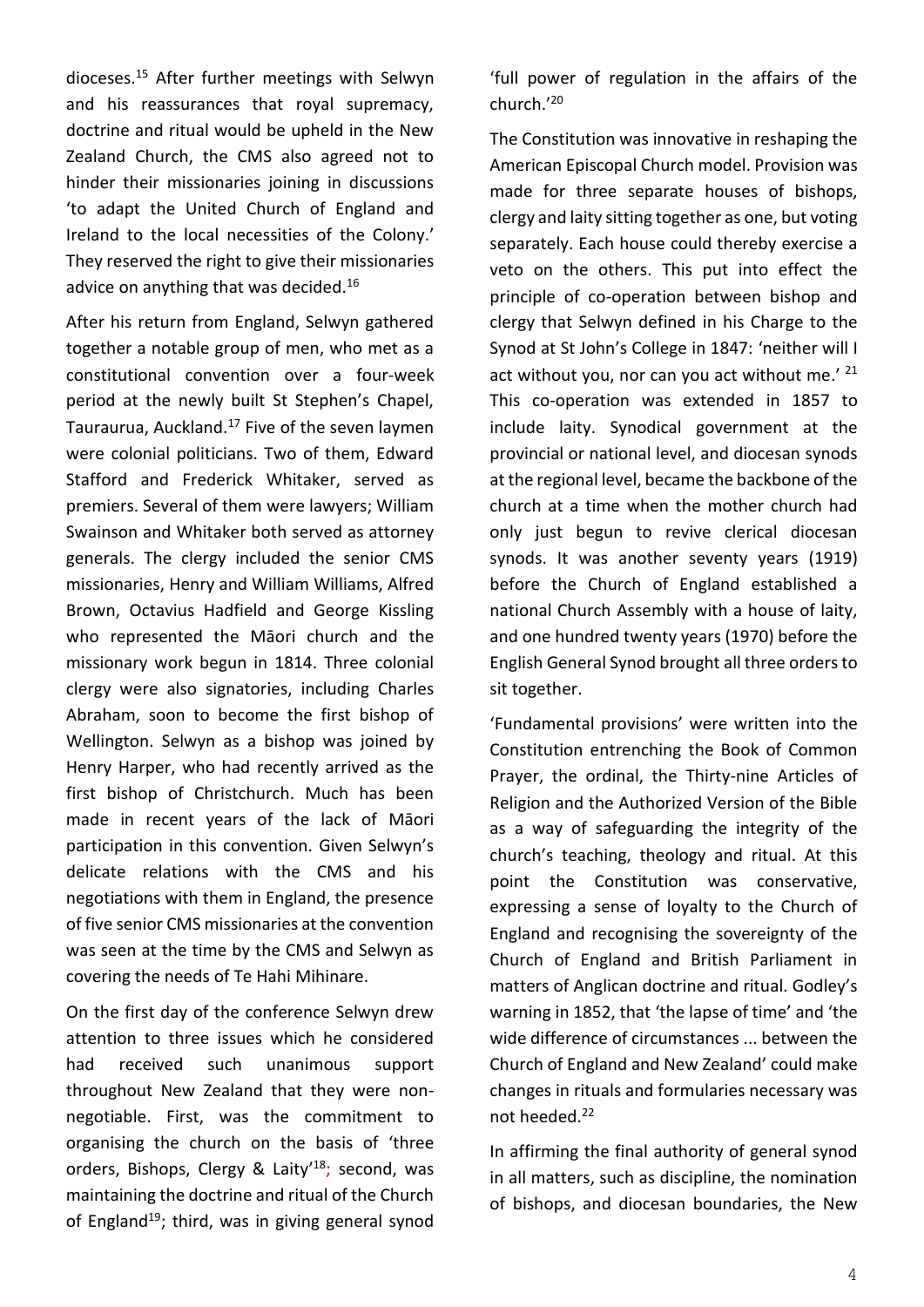Zealand Church, rejected an established church model. In contrast to some other colonial churches they were unwilling to let the colonial parliament define church membership or have the right to change the Church's Constitution.<sup>23</sup> The underlying principle was enunciated as early as 1846, when Selwyn's former Eton friend, William Gladstone, who was then Secretary of State for Colonies, with the archbishop of Canterbury's support, raised the possibility of founding colonial churches on the basis of 'voluntary compact.'<sup>24</sup> Anglicans in New Zealand associated together by voluntary compact. Their doctrine and ritual were shaped by the fundamental provisions of their constitution and their life was expressed through synodical government at national and diocesan levels.

In order to safeguard its property though, the Church found it necessary to turn to the New Zealand Legislature to gain approval for the Bishop of New Zealand Trusts Bill. The Constitution which had been included in a schedule to the Bill was deleted by the Legislative Council and parliament ended up approving 'a simple trusts  $act.'^{25}$  John Hall, the Anglican Canterbury politician, commented during the debate: 'that the branch of the Church of England established here was an independent religious body, in no way connected with the State, but upon precisely the same footing, so far as its civil position was concerned, as the Wesleyan and Presbyterian communities; enjoying no other privileges, subject to no other obligations.' 26

While the 1857 Constitution recognised the independence of the Anglican Church from the New Zealand State, links with the British Crown continued. Five Letters Patent were issued in 1858, redefining Selwyn as Metropolitan of New Zealand, constituting three new dioceses, and placing Harper as Bishop of Christchurch under the jurisdiction of the Bishop of New Zealand. <sup>27</sup>

In 1863, the Privy Council in the Westbury judgement, over a dispute in the South African Church, declared that Letters Patent had no authority in colonies which had an independent legislature and that their church was 'in the same position as any other Religious body.' 28 In response, the New Zealand Anglican Bishops petitioned the Crown to surrender their Letters Patent. They affirmed their inherent episcopal powers, the primacy of their own Constitution, and acknowledged that the 'principle of the civil equality of all Religious Bodies' had been affirmed in the New Zealand House of Representatives.<sup>29</sup> No response was received to the bishop's petition, but no new Letters Patent for New Zealand Bishops were ever issued.

The greatest test the 1857 Constitution probably ever faced was the rejection of Henry Lascelles Jenner as the first bishop of Dunedin.<sup>30</sup> Selwyn had encouraged the archbishop of Canterbury to go ahead with Jenner's selection and consecration before gaining full support in New Zealand. When fears were raised about Jenner's ritualistic proclivities, division over his acceptability in Dunedin led the General Synod in 1869 to reject him. Harper wrote to the archbishop of Canterbury in 1874 telling him that the English bishops, led by Selwyn who had returned to England as Bishop of Lichfield and who tried to support Jenner's claims, had ignored 'the authority of the General Synod in the appointment of Bishops within the Province of New Zealand.'<sup>31</sup> In the year he retired, Harper, with the Jenner affair in mind, declared that although 'The Colonial Church is thoroughly loyal in her attachment to the Mother Church'she was 'independent of her.' <sup>32</sup>

Ironically, however, legislative help had to be sought by the general synod in 1928 when New Zealand Anglicans found themselves unable to use the 1928 English Prayer Book because it had been rejected by the House of Commons. Anglican ecclesiastical sovereignty could only be modified with requested State intervention. The Church of England Empowering Act, passed by the New Zealand Parliament, made it possible for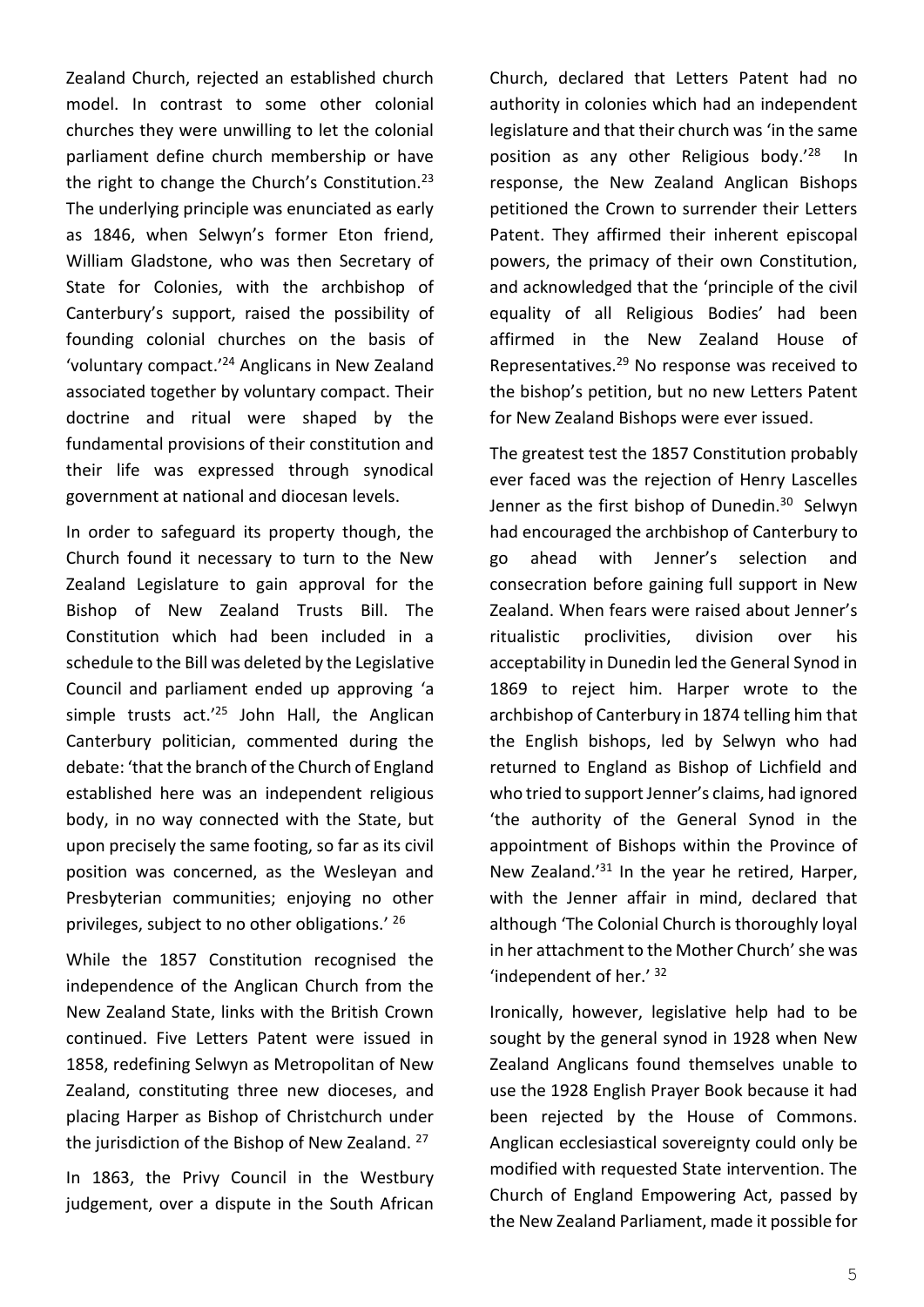Anglicans to change their fundamental provisions. This opened the door for later changes that could not have even been dreamt of in 1857, such as the ordination of women, the ordination of the first diocesan woman bishop in the Anglican Communion, the adoption of the 1989 Prayer Book and the possibility of the revised 1992 Constitution.

The 1857 Constitution was both conservative and also creative. The slowness of the Church, compared with the State, in making it possible for women to vote and take part in church meetings at all levels of its life represented male and ecclesiastical conservatism. The complex issues surrounding Anglican Māori sovereignty and the exclusion of Māori from the governing structures of the post 1857 church were partly a problem of the Constitution's focus on resolving the issues of colonial church governance. The marginalisation of Māori within the church structures also reflected the ongoing failure of the church and its leaders to deliver what the President of the CMS hoped for in 1857: 'Native Christians under Native Pastors ... as an organised self-supporting Native Church.' 33 The Constitution's creative provision for associating missionary dioceses in the Pacific opened up significant connections that were to come first through Melanesia in 1861 and Polynesia in 1925. The revised constitution in 1992 gave institutional recognition to the separate Māori, Pakeha and Polynesian streams within the Church. The 'cast-off stepdaughter' of 1857 had grown to maturity and recognised her other siblings as her partners and equals. Attempts have been made, out of the experience of revising the 1992 Constitution, to contribute to the debate on a national Constitution for New Zealand.

The Anglican Church still carries with it something of its English comprehensive mentality, even although it has never been an established church in New Zealand. The presence of its cathedrals in major centres and the role they play in civic services, such as the ceremony marking the return of the Unknown Warrior to New Zealand in 2004 are indications of that. The pervasive influence of Christianity throughout New Zealand history, seen for example in the formulaic use of the Christian prayer to open sessions in parliament, still has remnants today.

It is intriguing that when the draft Statement on Religious Diversity was issued earlier this year, that the clause: 'New Zealand has no state religion' <sup>34</sup> provoked an outcry from some conservative Christians. The final version of that Statement replaced those words with 'New Zealand has no official or established religion.<sup>'35</sup> Given the decline in nominal church affiliation, the increase in 'no religion' and the growth of visible religious minorities, such as Hindus, Muslims and Buddhists, there is a question as to whether Brian Tamaki's affirmation that 'New Zealand is a Christian nation' is anything more than pulpit or political rhetoric harkening back to some golden age that is a shadow of itself. <sup>36</sup> Nineteenth century New Zealand institutional church life, as the Anglican example indicates, was constituted around the acceptance of voluntarism, adaptation to the denominationally pluralistic colonial environment, and the acceptance of the principle of religious equality. The religious challenge for New Zealand in twenty-first century, which the Statement on Religious Diversity attempts to meet, is to find ways to help society live with complex religious diversity with overlapping and sometimes conflicting religious narratives.

### **Endnotes**

<sup>1</sup> Henry William Tucker, *Memoir of the Life and Episcopate of George Augustus Selwyn, DD, Bishop of New Zealand 1841-1869, Bishop of Lichfield 1867-1878. 2* vols. (London: William Wells Gardner, 1879).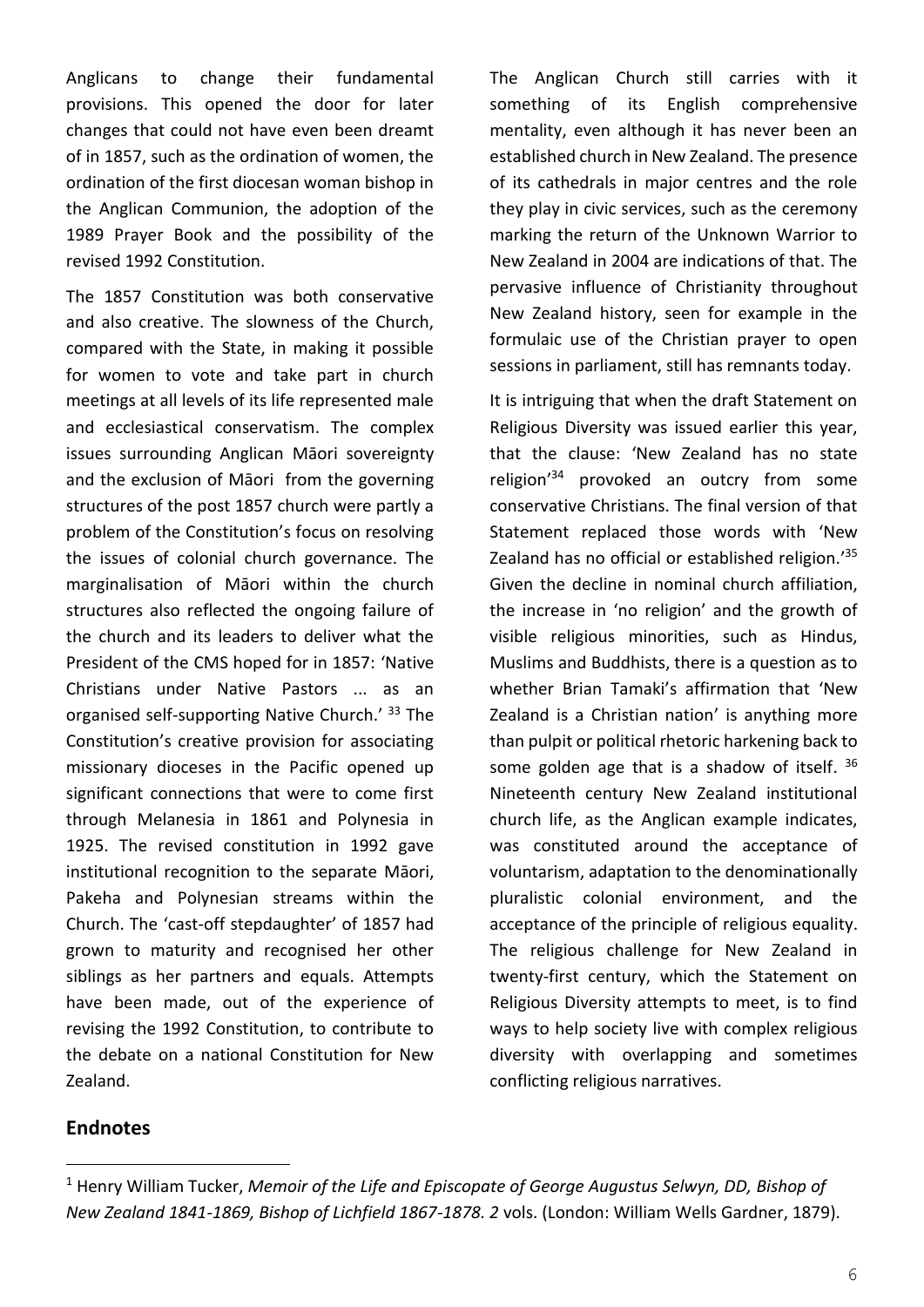II, 107.

 $2$  This paper originated from a presentation given at the service held in Holy Trinity Cathedral on 13 June 2007 marking the 150<sup>th</sup> anniversary of the signing of the constitution. The revised version of the paper which appears in this article, was given at the New Zealand Historical Conference in Wellington, 25 November 2007.

<sup>3</sup> See for example, 'Tamaki: Denying state religion like treason', *New Zealand Herald,* 17 February 2007, A9.

<sup>4</sup> Wood, G A 'Church and State in New Zealand in the 1850s.' *Journal of Religious History* 8, no. 3 (1975): 270.

<sup>5</sup> T E Yates, *Venn and Victorian Bishops Abroad: The Missionary Policies of Henry Venn and Their Repercussions Upon the Anglican Episcopate of the Colonial Period 1841-1872.* Uppsala / London: Swedish Institute of Missionary Research / SPCK, 1978, ch II: New Zealand 1841-1851, pp.44-75. <sup>6</sup> The Bishop of New Zealand to the Society for the Propagation of the Gospel, Auckland, 29 July 1842, 'Report of the Committee on New Zealand', GBPP, (Cmd 556), 1844, Appendix No. 16; G. no. 42, pp. 663-65; quoted in Allan K Davidson, and Peter J Lineham, eds., *Transplanted Christianity: Documents Illustrating Aspects of New Zealand Church History.* Auckland, (Palmerston North: Massey University Press, 1995), p. 76.

<sup>7</sup> *New Zealand Quarterly Review,* quoted in *The Southern Cross,* 22 May 1857, p. 2.

<sup>8</sup> Following the model of the American Episcopal Church their plan provided for 'a general Convention' [*A Letter to the Right Reverend the Lord Bishop of New Zealand from Member of the Church of England in that Colony,* (Bishops' Auckland: College Press, 1850), p. 4,] with an Upper House of Bishops, and a Lower House consisting of Clergy and Laity who would vote separately. The Doctrine and Ritual of the Church of England were to be inviolate.

9 *Ibid.*, p. 10.

<sup>10</sup> *Ibid.*, p. 15.

11 'Minutes of the Australasian Synod', *Colonial Church Chronicle,* 4, (1850-51): 456.

<sup>12</sup> G A New Zealand, Pastoral Letter of the Bishop of New Zealand to the Members of the Church of England in the Diocese of New Zealand, St John's College, 19 April 1852, SJC MS, ANG 000/1/8(1) (iv). <sup>13</sup> General Principles of a Constitution for the Church in New Zealand, as approved by Public Church Meetings in the various settlements in the Diocese, Auckland diocesan Archives, General Synod, S1. <sup>14</sup> G A New Zealand, Pastoral Letter of the Bishop of New Zealand to the Members of the Church of England in the Diocese of New Zealand, St John's College, 5 October 1853.

<sup>15</sup> *Documents Connected with the Proposal of the Bishop of New Zealand for the Settlement of New Zealand Church,* [printed as a private publication with no place, publisher, or date]. SJC MS, ANG 019/1/21.

<sup>16</sup> William P Morrell, 'Selwyn's Relations with the Church Missionary Society.' In *Bishop Selwyn in New Zealand 1841-68,* edited by Warren Limbrick, (Palmerston North: Dunmore Press, 1983), 90.

<sup>17</sup> The signatories were: Bishops – G A Selwyn (Bishop of New Zealand, H J C Harper (Bishop of Christchurch); Clergy: Henry Williams, William Williams, R B Paul, AN Brown, Octavius Hadfied, D J Abraham, G A Kissling, James Wilson; Laity: E W Stafford, Fredrick Whitaker, Henry John Tancred, William Swainson, T M Haultain, R K Prendergast, Thomas Hirst.

<sup>18</sup> Minutes of Conference, Auckland 1857. SJC MS, ANG 019/1/14, p. 4.

 $19$  Minutes of Conference, Auckland 1857. SJC MS, ANG 019/1/14, p. 4.

<sup>20</sup> Minutes of Conference, Auckland 1857. SJC MS, ANG 019/1/14, p. 4.

<sup>21</sup> [G A Selwyn], *A Charge, Delivered to the Clergy of the Diocese of New Zealand at the Diocesan Synod*